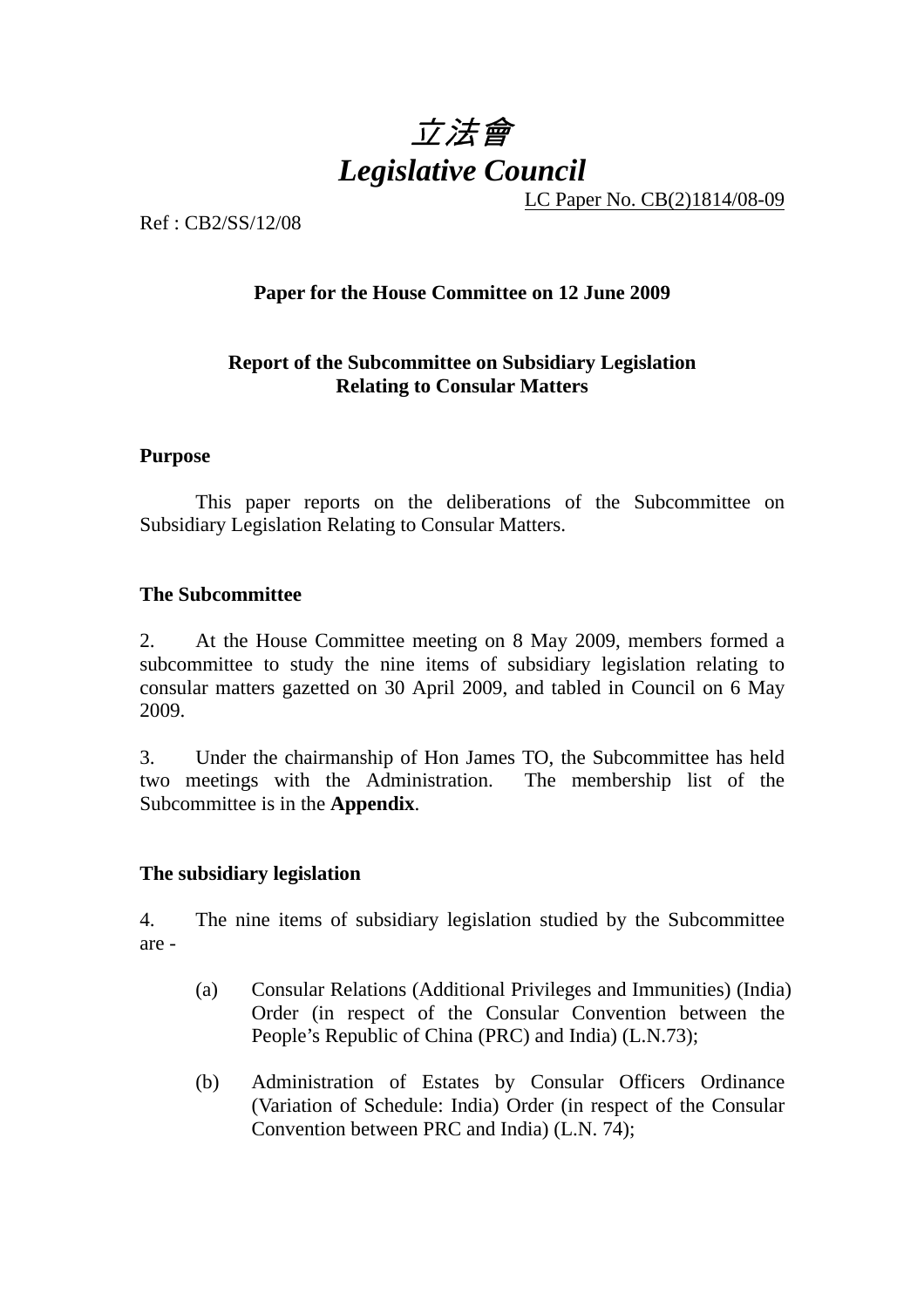- (c) Consular Conventions (Application of Section 3) (India) Order (in respect of the Consular Convention between PRC and India) (L.N. 75);
- (d) Consular Relations (Additional Privileges and Immunities) (Italy) Order (in respect of the Consular Agreement between PRC and Italy) (L.N.76);
- (e) Administration of Estates by Consular Officers Ordinance (Variation of Schedule: New Zealand) Order (in respect of the Consular Agreement between PRC and New Zealand) (L.N. 77);
- (f) Consular Conventions (Application of Section 3) (New Zealand) Order (in respect of the Consular Agreement between PRC and New Zealand) (L.N. 78);
- (g) Consular Relations (Additional Privileges and Immunities) (Russia) Order (in respect of the Consular Convention between PRC and the Russian Federation) (L.N.79);
- (h) Administration of Estates by Consular Officers Ordinance (Variation of Schedule: Russia) Order (in respect of the Consular Convention between PRC and the Russian Federation) (L.N. 80); and
- (i) Consular Conventions (Application of Section 3) (Russia) Order (in respect of the Consular Convention between PRC and the Russian Federation) (L.N. 81).

5. The scrutiny period of the nine items of subsidiary legislation has been extended from 3 June 2009 to 24 June 2009 by resolution of the Council. The Order will come into operation on 17 July 2009.

# **Background**

# Underlying principles of grant of consular privileges and immunities

6. The Administration has explained that consular relations are established, on the basis of mutual consent, between sovereign States to facilitate the protection of the rights and interests of their nations and nationals, and to promote friendly relations and cooperation.

7. The conferment of privileges and immunities (Ps&Is) on consular members is not meant for the personal benefit of individuals, but rather, to ensure the efficient performance of functions by consular members on behalf of the sending State. The major functions of a consular post are -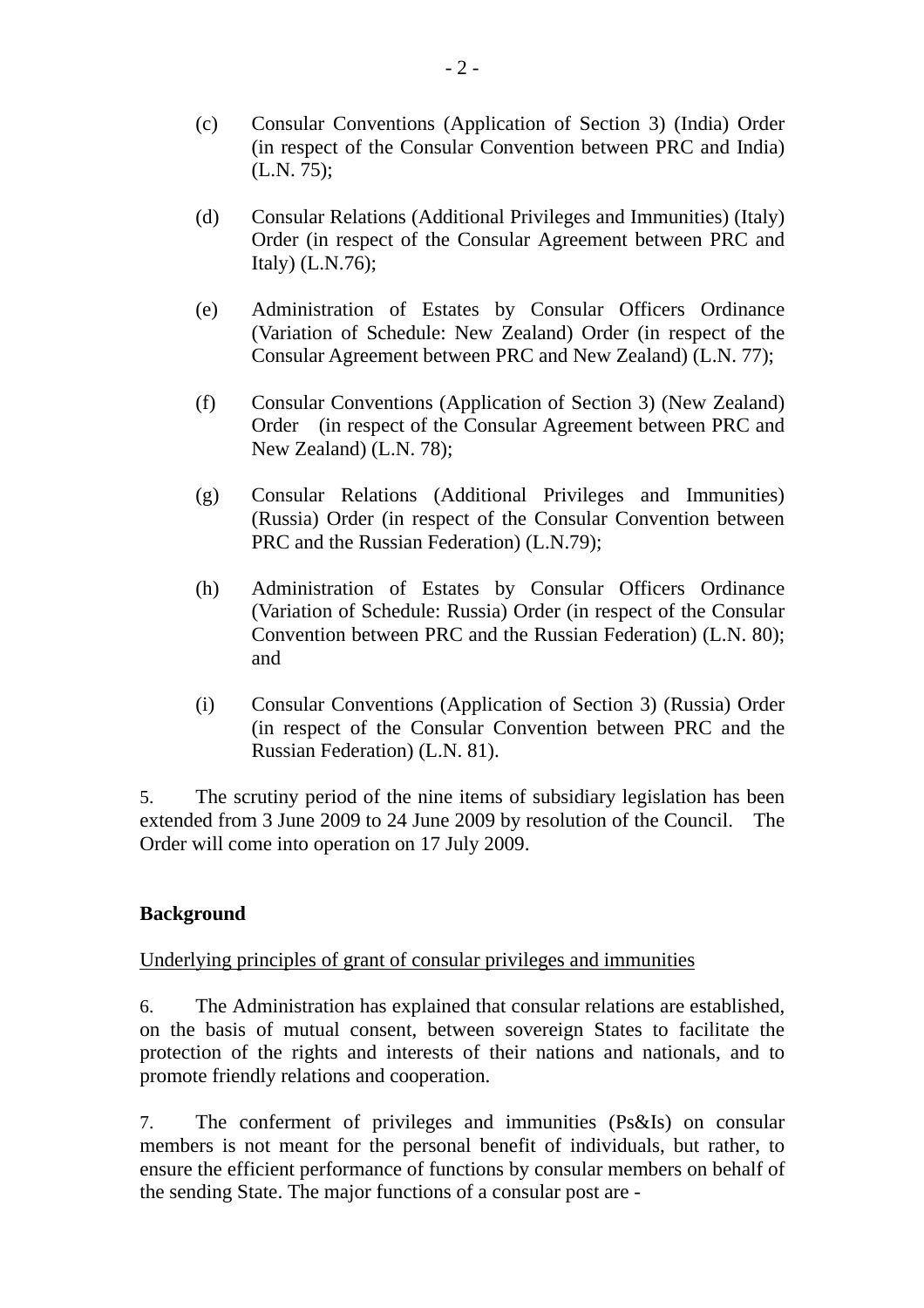- (a) protecting the interests of the sending State and of its nationals in the receiving State;
- (b) furthering the development of commercial, economic, cultural, scientific relations between the sending and receiving States; and
- (c) rendering necessary assistance of various sorts to the nationals of the sending State.

International convention on consular privileges and immunities and bilateral consular agreements

8. The Vienna Convention on Consular Relations (VCCR) is a multilateral international convention which codifies the relevant international laws on consular relations, matters relating to the establishment and maintenance of consular posts, and consular Ps&Is. The major types of Ps&Is stipulated under the VCCR include -

- (a) inviolability of consular premises, archives and documents;
- (b) personal inviolability of consular officers, except in case of a grave crime;
- (c) immunity of consular officers and consular employees from jurisdiction in respect of acts performed in the exercise of consular functions;
- (d) exemption from liability to give evidence concerning matters connected with the exercise of consular functions; and
- (e) exemption from dues and taxes, customs duties and inspection, personal services and contributions.

9. In line with the common law practice, those provisions in the VCCR, which affect private rights and obligations or require exceptions to be made to the existing laws, have already been specifically set out in the laws of the Hong Kong Special Administrative Region (HKSAR) by way of the Consular Relations Ordinance (Cap. 557). The Ordinance was passed in 2000 to provide a flexible legislative framework to underpin the implementation of consular Ps&Is in the HKSAR.

10. Article 73 of the VCCR provides that nothing in the VCCR shall preclude States from concluding international agreements confirming, supplementing, extending or amplifying the provisions of the VCCR. The PRC has concluded with nine foreign States bilateral consular agreements which are applicable to the HKSAR. In line with the common law practice,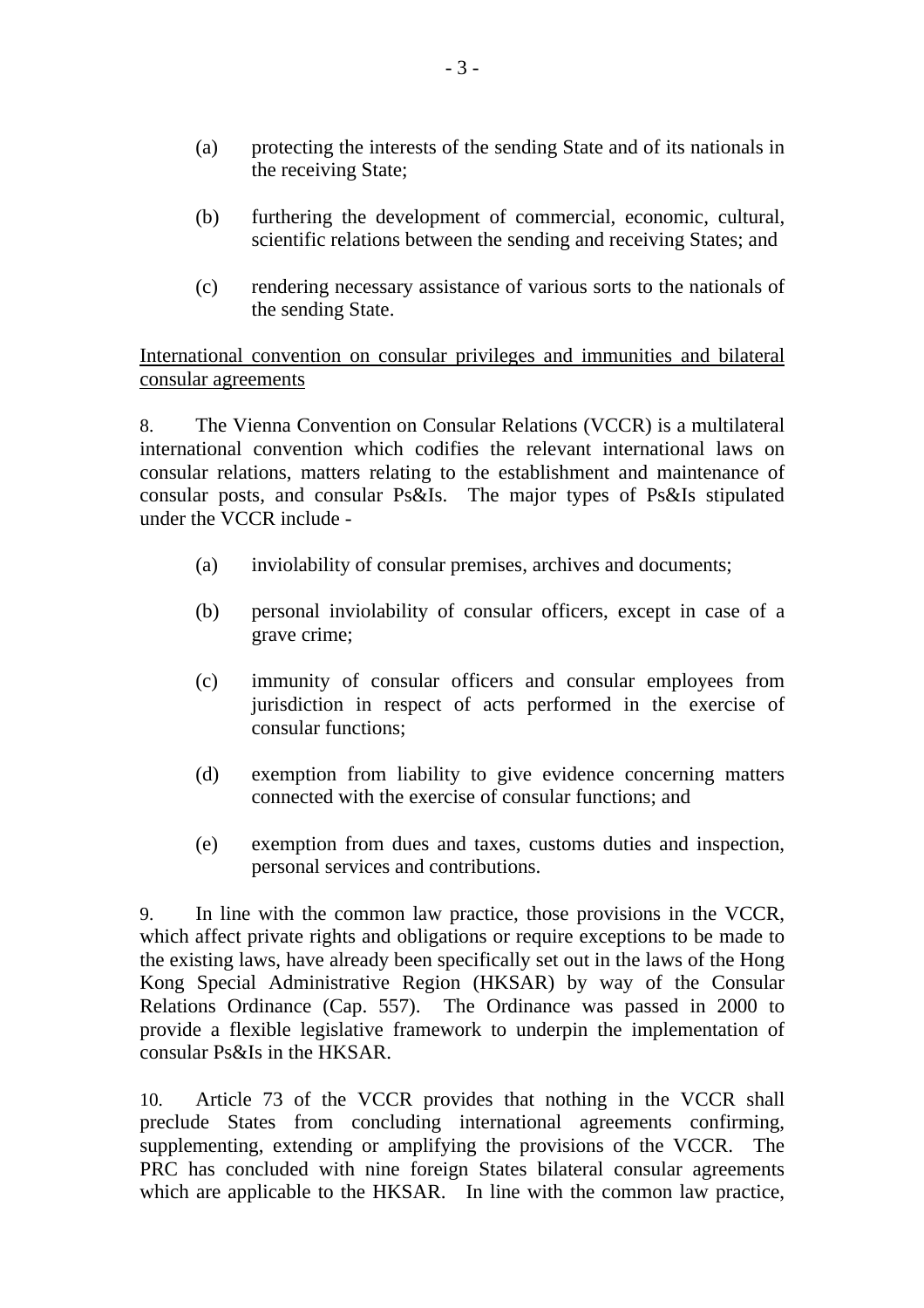provisions of bilateral agreements applicable to the HKSAR which affect private rights and obligations or require exceptions to be made to the existing laws of the HKSAR would also be underpinned by local legislation setting out the relevant provisions of these bilateral agreements expressly and specifically.

# **Deliberations of the Subcommittee**

11. The Subcommittee notes that the Orders relating to the additional consular functions conferred on the consular post of Canada were enacted in November 2003, and the Orders to give effect to the bilateral agreements made between PRC with the United Kingdom, United States of America, Australia and Vietnam which accord to the consular posts and personnel of these states additional Ps&Is and/or functions in relation to the administration of estates in the HKSAR were enacted in July 2005. At members' request, the Administration has provided a comparison of Ps&Is under VCCR and the additional consular Ps&Is set out in the Orders listed in paragraph 4 to facilitate scrutiny by the Subcommittee.

# Orders to accord consular posts and personnel additional Ps&Is (L.Ns. 73,76 and 79)

12. The Orders in L.Ns. 73, 76 and 79 set out the additional Ps&Is accorded to the consular posts of India, Italy and the Russian Federation. Examples of these additional Ps&Is are -

- (a) in the case of India, no entry to consular premises is allowed under any circumstances without the consent of the head of consular post or his designee. Moreover, the inviolability is extended to cover the residences for certain members of the consular post;
- (b) in the case of India, the means of transport of the consular post and of the consular officers shall be immune from search, arrest and execution;
- (c) personal inviolability is extended to cover certain members of the consular post and their family members;
- (d) in the case of India and Russia, the immunities of consular officers and consular employees from giving evidence are extended to their respective family members;
- (e) in the case of India, the consular premises, their furnishings and property and means of transport of the consular post shall be immune from any form of requisition: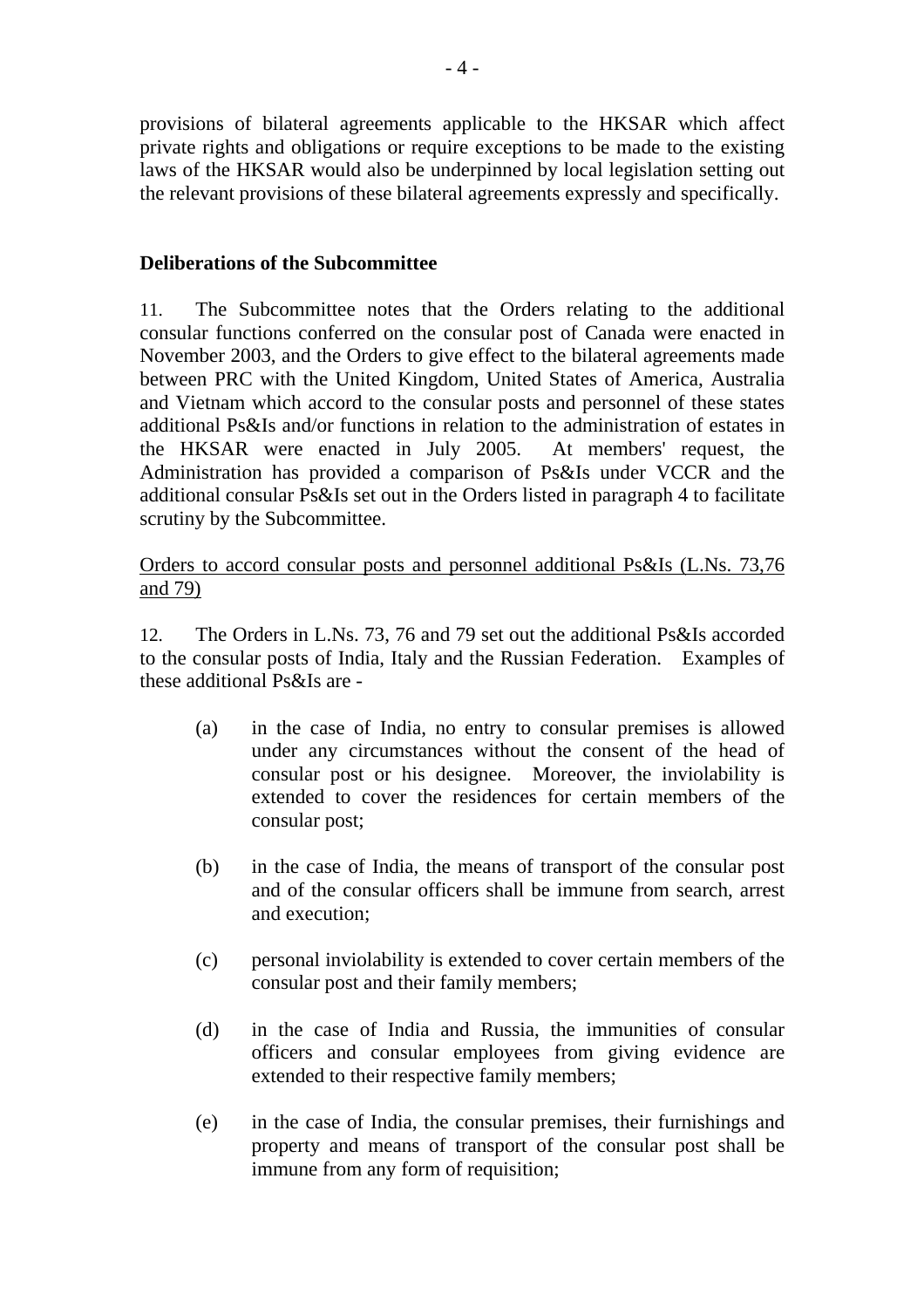- (f) in the case of India and Russia, in the event of the death of a member of a consular post or a member of his family, the movable property of the deceased shall be exempt from estate duties and all duties concerned; and
- (g) exemption from dues and taxes is extended to consular facilities and means of transport owned, leased or possessed by other lawful means exclusively for official purposes, as well as their acquisition, possession or maintenance.

## *General issues*

13. Members have asked about the classification of consular members for the conferment of different levels of Ps&Is and the definition of "members of a consular post". They have further enquired whether the scope of Ps&Is covers consular members who are nationals and permanent residents of the receiving State.

14. The Administration has advised that there are three classes of consular members as defined in VCCR, viz. consular officers who enjoy the most Ps&Is, members of the administrative and technical staff of the consular post, and members of the service staff. The term "members of a consular post" means consular officers, administrative and technical staff and service staff of a consular post. Under the PRC/India Consular Convention and PRC/Russia Consular Convention, members of the administration and technical staff or of the service staff of the consular post who are nationals or permanent residents of the receiving State shall not enjoy the Ps&Is provided for in the respective Conventions, except for circumstances under which they are required to give evidence concerning matters connected with the exercise of consular functions, which they are entitled to decline with regard to the law of the sending State.

#### *Inviolability of residences of members of the consular post*

15. As the PRC/India Consular Convention extends the inviolability of consular premises to the residences of members of the consular post, members have enquired about the size of these consular members. The Administration has advised that there are about 40 consular members in the Consulate General of India in HKSAR. For the implementation of the Ps&Is accorded by PRC to consular members in Hong Kong, the HKSAR Government requires the heads of consular posts (including the Consulate General of India) to provide, upon installation of their consular officers, the personal particulars of consular staff to the Protocol Division for record purpose.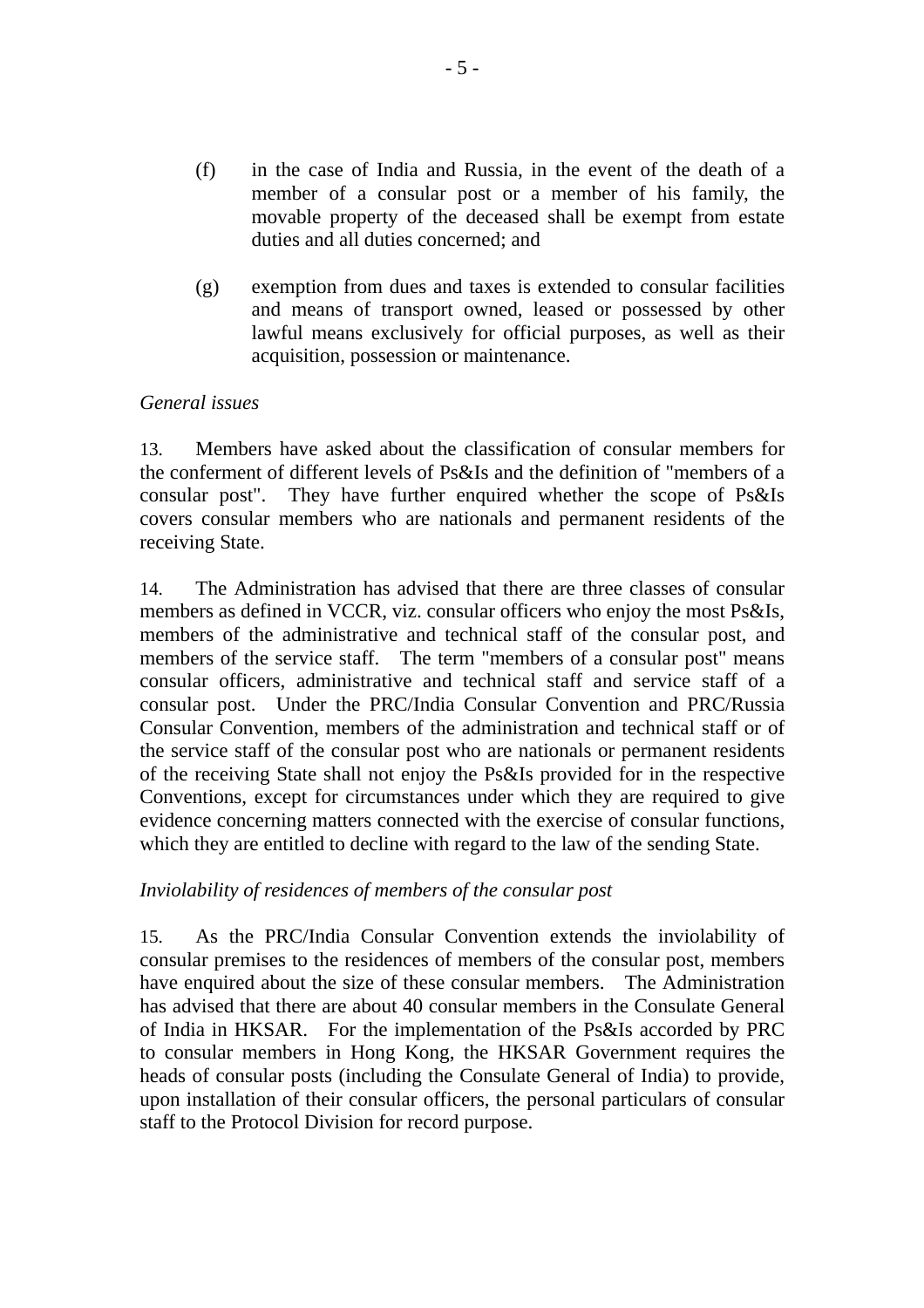## *Means of transport*

16. Article 28(2) of the PRC/India Consular Convention provides that the means of transport of the consular post and of consular officers shall be immune from search, arrest or execution. Members consider that the term "the means of transport of the consular post and of consular officers" is too vague and general and can be subject to different interpretation in its application and enforcement. They have requested the Administration to clarify its meaning and coverage, and provide clear guidelines to the enforcement agencies of the HKSAR Government for the implementation of the provision.

17. The Administration has advised that in light of international practice, "the means of transport of the consular post and consular officers" refers to those which are under the lawful possession of the consular post/consular officers concerned. The means of transport could be owned or hired by the consular post/consular officers. The Administration has also advised that when the Convention first came into force in Hong Kong, the bureaux and departments concerned had been advised of the Ps&Is accorded to the Consulate General of India in Hong Kong and its personnel. That said, in response to a Member's advice, it will remind the law enforcement agencies once again of the interpretation of Article 28(2) of the Convention as explained above.

# *Personal inviolability and immunity from jurisdiction*

18. On the extension of the personal inviolability and immunity from jurisdiction conferred upon consular members to their respective family members, members have sought clarification about the definition of "family members" and whether those family members who visit Hong Kong occasionally and their accompanying staff such as body guards, if any, will enjoy the Ps&Is so conferred.

19. The Administration has advised that under the PRC/India Consular Convention and PRC/Russia Consular Convention, the term "family members" means the spouse, children and parents who are dependent on a member of a consular post and forming part of the same household. The respective Conventions also provide that family members of a member of the consular post shall enjoy Ps&Is from the date of their entry into the territory of the receiving State, and this should apply to family members staying for a short visit. The Administration has further advised that the application of Ps&Is to the relevant consular members will be based on the list compiled and provided by the heads of consular posts.

20. Members note that under Article 34 (3) of the PRC/India Consular Convention, members of the administrative and technical staff and members of the service staff of a consular post shall not be liable to arrest or detention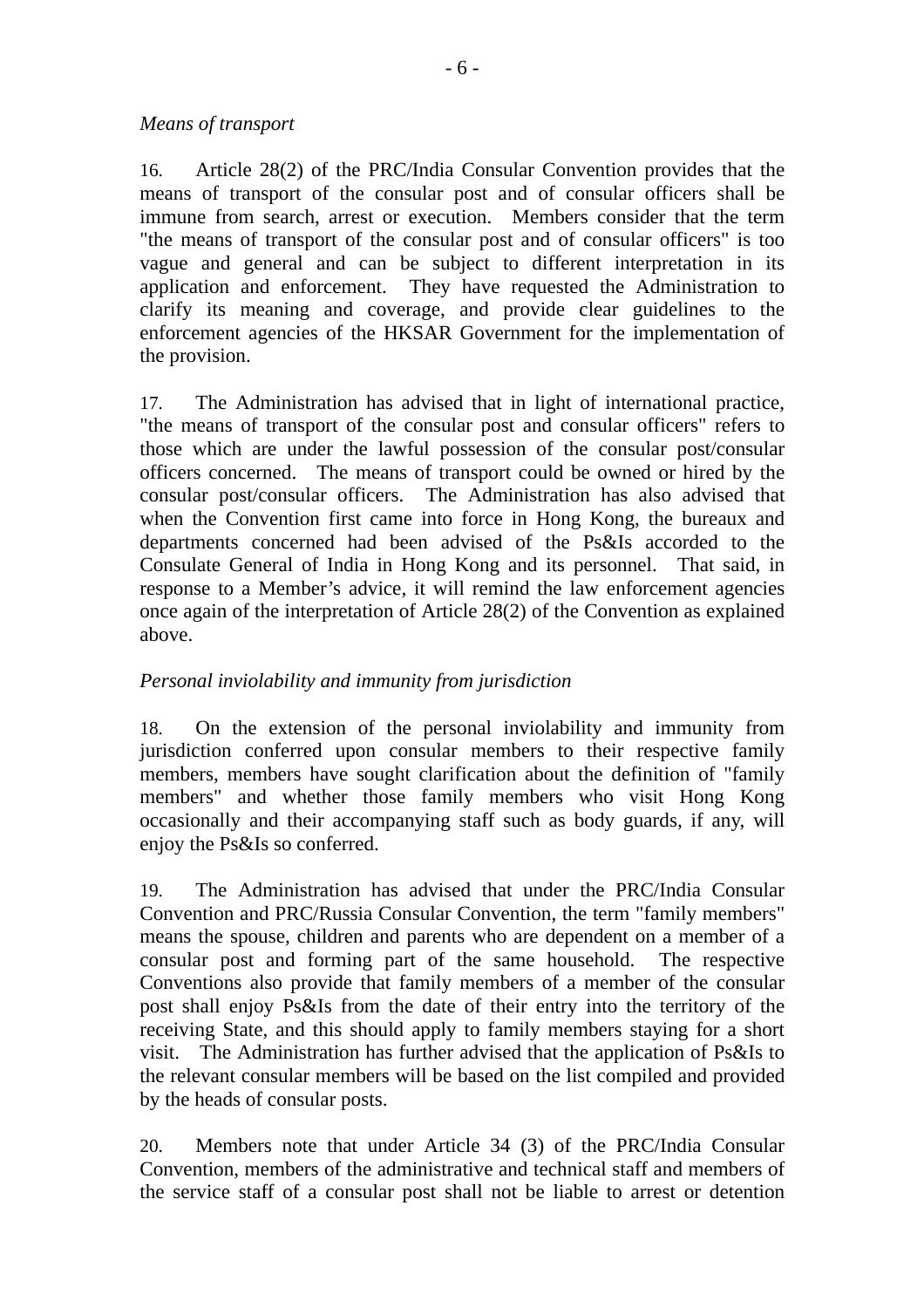except in the case of a grave crime, whereas under Article 35(2), these members shall be immune from criminal, civil and administrative jurisdiction of the receiving State in respect of acts performed in the exercise of consular functions. They have enquired about the definition of "grave crime" and expressed concern that by virtue of these two provisions, a consular member who has committed a grave crime shall not be liable to prosecution if the act was performed in relation to the exercise of consular functions.

21. The Administration has advised that according to section 3(2) of the Consular Relations Ordinance (Cap. 557), "grave crime" shall be construed as meaning any offence punishable (on a first conviction) with imprisonment for a term up to 5 years or with a more severe sentence. The Administration has further advised that according to Article 9 of the PRC/India Consular Convention, a consular officer is to perform, inter alia, functions authorized by the sending State which are not prohibited by the laws and regulations of the receiving State or to which no objection is taken by the receiving State. The immunities accorded to a consular member under Article 35(2) should apply to consular functions as provided for under the Convention.

22. Members note that under Article 35(3)(b) of the PRC/India Consular Convention, consular members shall not be immune from civil proceedings taken by a third party for damages arising from an accident in the receiving State caused by a vehicle and the liability for compensation so arising. They have however expressed concern that given the Ps&Is enjoyed by consular members, it may be difficult if not impossible to recover the compensation to which the members concerned is liable.

23. The Administration has advised that Article 46 of the PRC/India Consular Convention, as well as Article 55 of VCCR, have provided that without prejudice to their Ps&Is, it is the duty of all persons enjoying such Ps&Is to respect the laws and regulations of the receiving State. In the case of civil claims by a third party arising from a car accident as provided under Article 35(3)(b) of the PRC/India Consular Convention, compensation should be paid by the person concerned in accordance with the law.

24. In relation to Article 33 of the PRC/Russia Convention, which specifies that the receiving State shall treat consular officers with due respect and shall take appropriate measures to prevent any attack on their personal freedom and dignity, a member has expressed dissatisfaction about the excessive measures such as unnecessary streets closure and diversion of traffics taken by the Administration in fending off demonstrators whose shouting and slogans were perceived as an attack on the dignity of the visiting state leaders on several occasions. The member has requested the Administration to provide a written confirmation on the circumstances under which the measures referred to under Article 33 will be taken.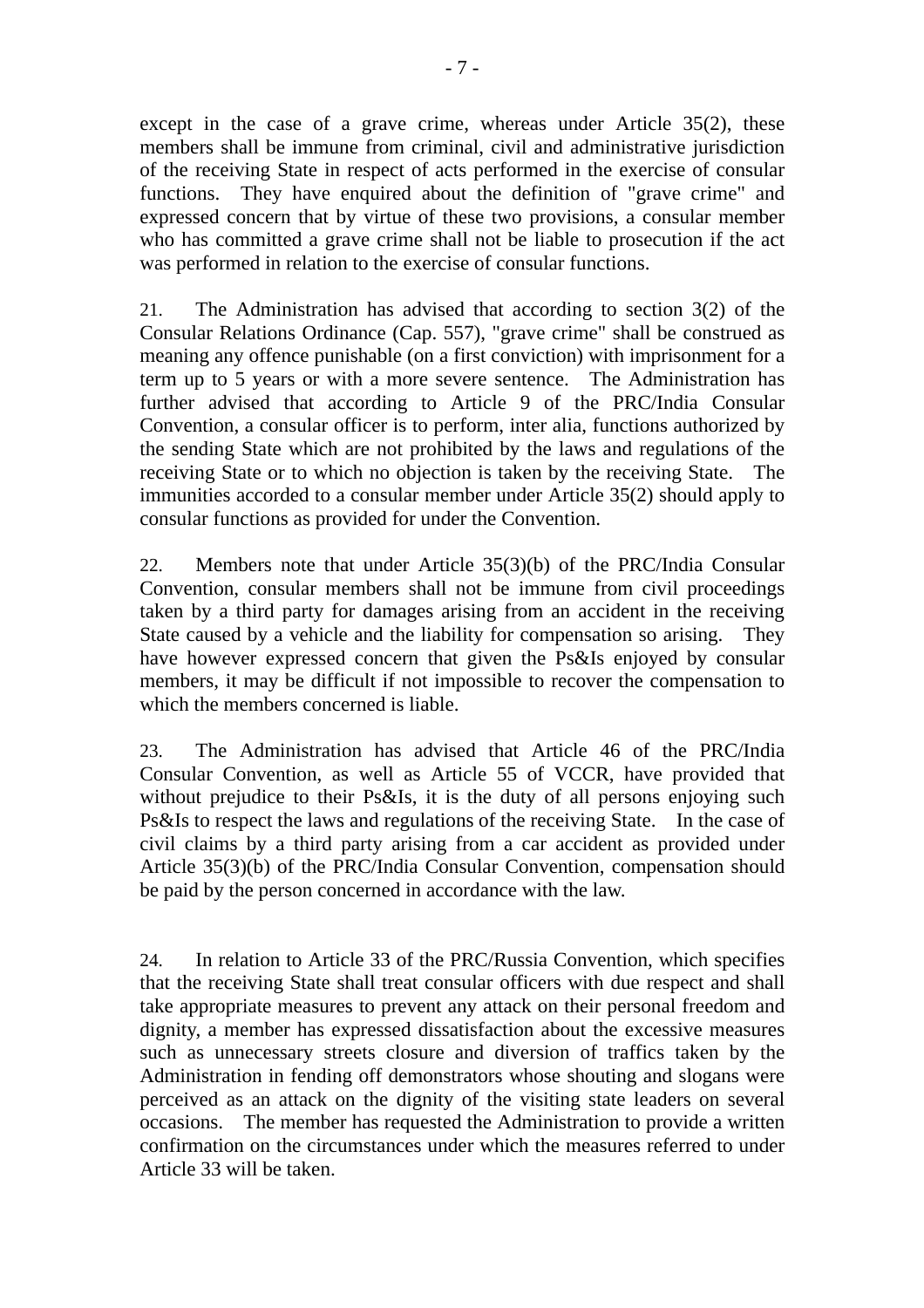25. The Administration has advised that the term "dignity" as appeared in Article 33 should be understood in the context of the entire Article. In general, Article 33 requires the receiving State to take appropriate measures in circumstances including the prevention of any action imposed by anyone upon consular officers that would amount to direct coercion. The Administration has also advised that the term "dignity" is not a new concept and is also used in various parts of VCCR, including Article 31(3) (inviolability of the consular premises) and Article 40 (protection of consular officers) therein.

# *Inviolability of the consular archives*

26. Referring to Article 29 of the PRC/Russia Consular Convention, members have queried whether consular correspondence received by a person will be covered by inviolability of consular archives, and requested the Administration to clarify the ownership of consular archives. In response, the Administration has advised that the provision for inviolability of consular archives in Article 29 of the Russia/PRC Consular Convention applies to the archives of the consular post only.

# Orders to accord consular posts and personnel additional functions in relation to the administration of estates (L.Ns. 74, 75, 77, 78, 80 and 81)

27. The six Orders set out the additional functions that may be performed by the consular officers of India, New Zealand and the Russian Federation as provided for in the relevant bilateral agreements relating to the administration of estates. Specifically, consular officers of these States are entitled to-

- (a) protect and preserve the estates left in the HKSAR by deceased nationals of these States;
- (b) safeguard the interests of their nationals who have a right to property left in the HKSAR by a deceased; and
- (c) receive for transmission to their nationals money or property in the HKSAR to which they are entitled as a consequence of the death of another person.

28. L.Ns. 74, 77 and 80 are made under the Administration of Estates by Consular Officers Ordinance (Cap.191) to add India, New Zealand and the Russia Federation to the Schedule of Cap.191. L.Ns. 75, 78 and 81 are made under the Consular Conventions Ordinance (Cap. 267) to direct that section 3 of Cap. 267 shall apply to the three states.

29. Members note that the Administration has revised the drafting practice, by virtue of which L.Ns.74, 77 and 80 were made by the Chief Executive (CE) instead of the Chief Secretary for Administration (CS) as appeared to be required in section 3 of Cap.191, and the present form of Legal Notices is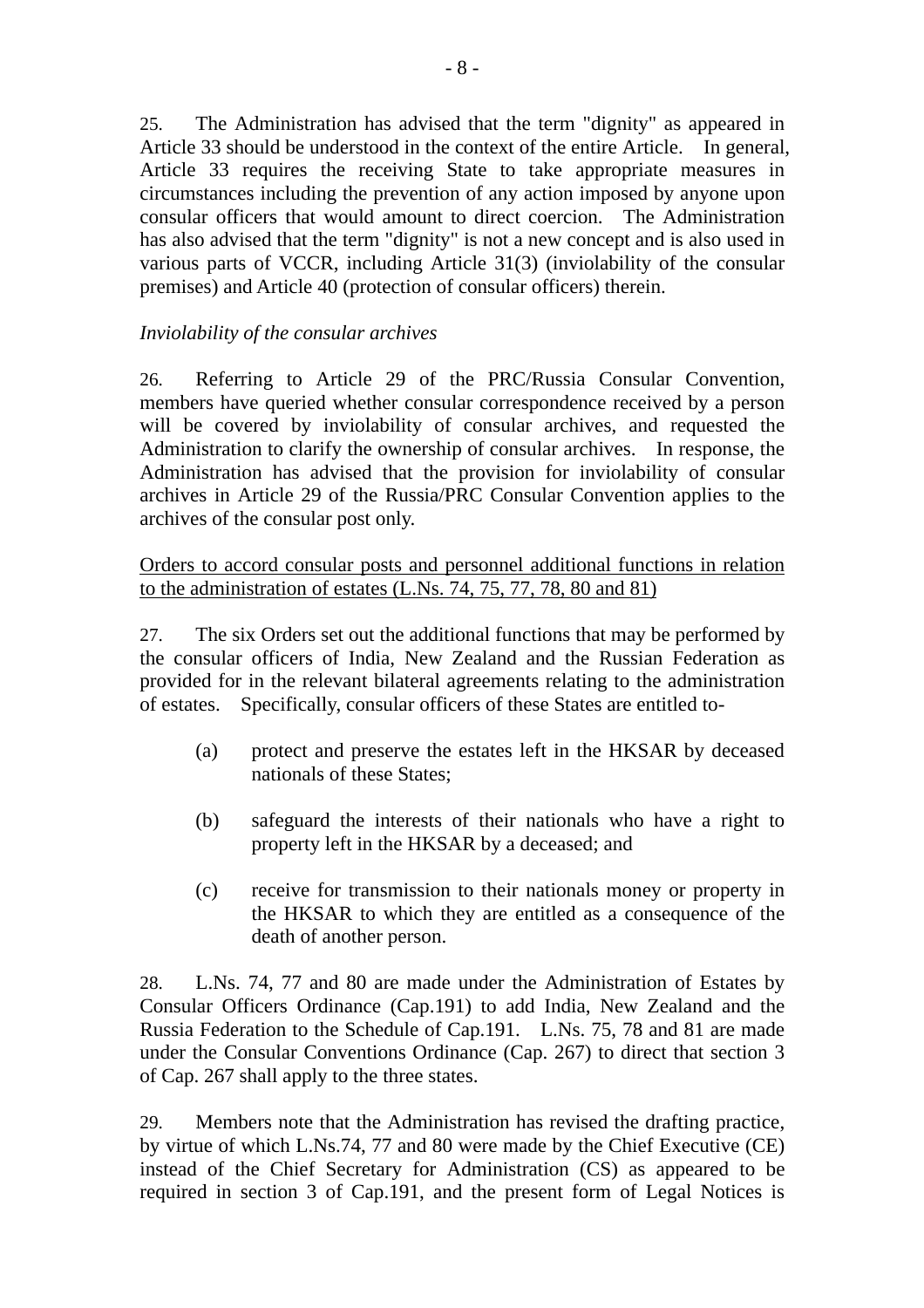different from that of previous orders under Cap.191 (viz. L.Ns. 53 and 56 of 2005). They have asked the Administration to clarify whether the revised practice will affect the validity of the Orders concerned.

30. In response, the Administration has explained that under section 3 of Cap.191, CE may by order notified in the Gazette under the hand of CS vary the Schedule to Cap.191. The empowering mechanism involves two steps: an order to be made by CE to vary the Schedule and a notice by CS of the order. In L.Ns. 53 and 56 of 2005, the two-step mechanism was completed in one instrument, and it would be a drafting improvement if there are two instruments for carrying out the empowering mechanism under section 3 of Cap. 191, viz. L.Ns.74, 77 and 80 of 2009 are orders made by the CE to vary the Schedule to Cap. 191 and notices of those orders were given by CS under G.N. 2595, 2596 and 2597. The Administration has further advised that the proposed practice has no implication on the validity of L.Ns. 53 and 56 of 2005.

31. Members in general hold no strong view or have no objection to the Administration's proposal. The Legal Adviser to the Subcommittee considers that although section 3 may be subject to different interpretation, the validity of the LNs. should not be affected. Subsequent to the Subcommittee's meeting on 5 June 2009, a member has also expressed her view on the Administration's latest practice. As the member understands, CE is empowered under section 3 of Cap. 191 to make the order, which has to be gazetted. CE may delegate the notification to CS, but this delegation is not compulsory. The net effect of the section is that only one instrument is required, and that instrument bears on its face that CE has made the order, and the instrument may be signed by either CE or CS. In other words, each of the L.Ns. is effective and none of the G.Ns. is required. The Administration has taken note of members' comments.

32. As regards the Chinese text of section 3 of Cap.191, members note that it is inconsistent with the English text and at members' request, the Administration undertakes to amend the relevant text.

# **Recommendation**

33. The Subcommittee supports the nine items of subsidiary legislation.

# **Advice sought**

34. Members are invited to note the deliberations of the Subcommittee.

Council Business Division 2 Legislative Council Secretariat 11 June 2009